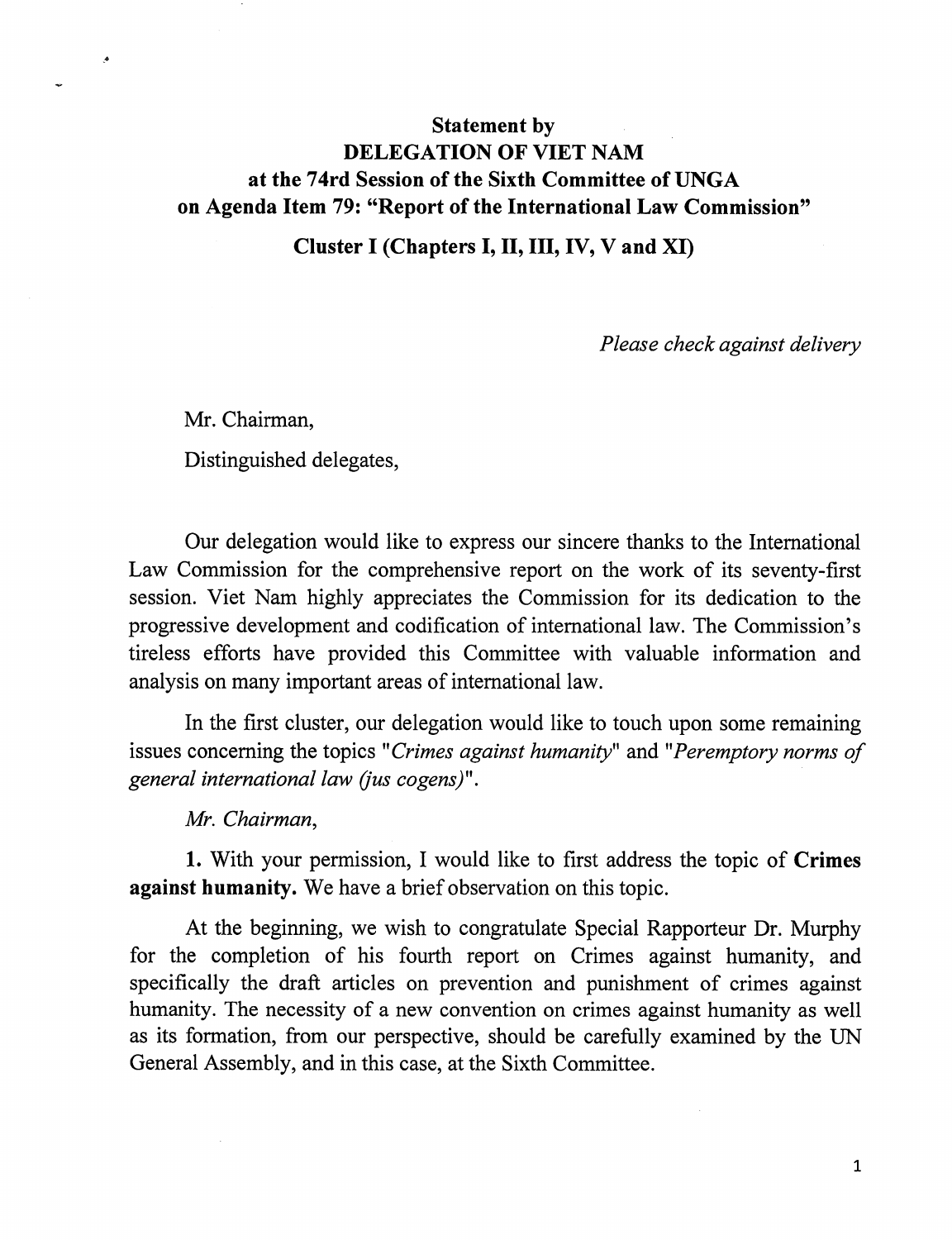My delegation supports the repression and punishment against crimes against humanity on the basis of respect for national sovereignty and non intervention in domestic matters of other States, consistent with the principles enshrined in the Charter of the United Nations. However, we are not convinced that the analysis based on the practice of the ICC, which does not enjoy wide spread consensus of the international community in investigating and prosecuting serious international crimes reflects the consensus on an international treaty dealing with crimes against humanity.

Moreover, should there be an international treaty on this matter, we note that there exist differences among the criminal legal systems of States, and in order to address this issue, there needs to be the possibility for State reservation against provisions that the reservation of which are not in contravention to the objects and purposes of the treaty,. For instance, in our view, disputes on the interpretation and implementation of the Convention should not be brought to the International Court of Justice unilaterally, but rather by the Parties' consent. Moreover, my delegation reiterates our position at the previous session that the criminal liability of legal persons has yet to gain wide acceptance in international law, thus that the sanction against acts of legal persons should be dealt with by national laws of States and should be excluded from the Convention, otherwise States should be given an option make reservation against the application of such provision.

## Mr. Chairman,

2. Turning next to the topic of Peremptory norms of general international law (jus cogens), at the 71st session of the Commission, we congratulate the Commission on completion of the first reading of the topic with finitful outcomes and would like to express our appreciation to the Special Rapporteur for his ceaseless contribution to this topic.

Peremptory norms play an important role in international law. They are recognized under the 1969 Vienna Convention on the Law of Treaties as well as domestic legislations and legal doctrine of many States. The Vietnamese Law on Treaties which has been adopted in 2016 also recognizes peremptory norms of international law, or *jus cogens*, as a principle to be adhered to in the course of negotiating and entering into intemational treaties. However, to date, it remains unclear on the identification of such norms. We therefore commend the efforts of the Commission in addressing this issue and encourages the Commission to continue the research into matters related to jus cogens.